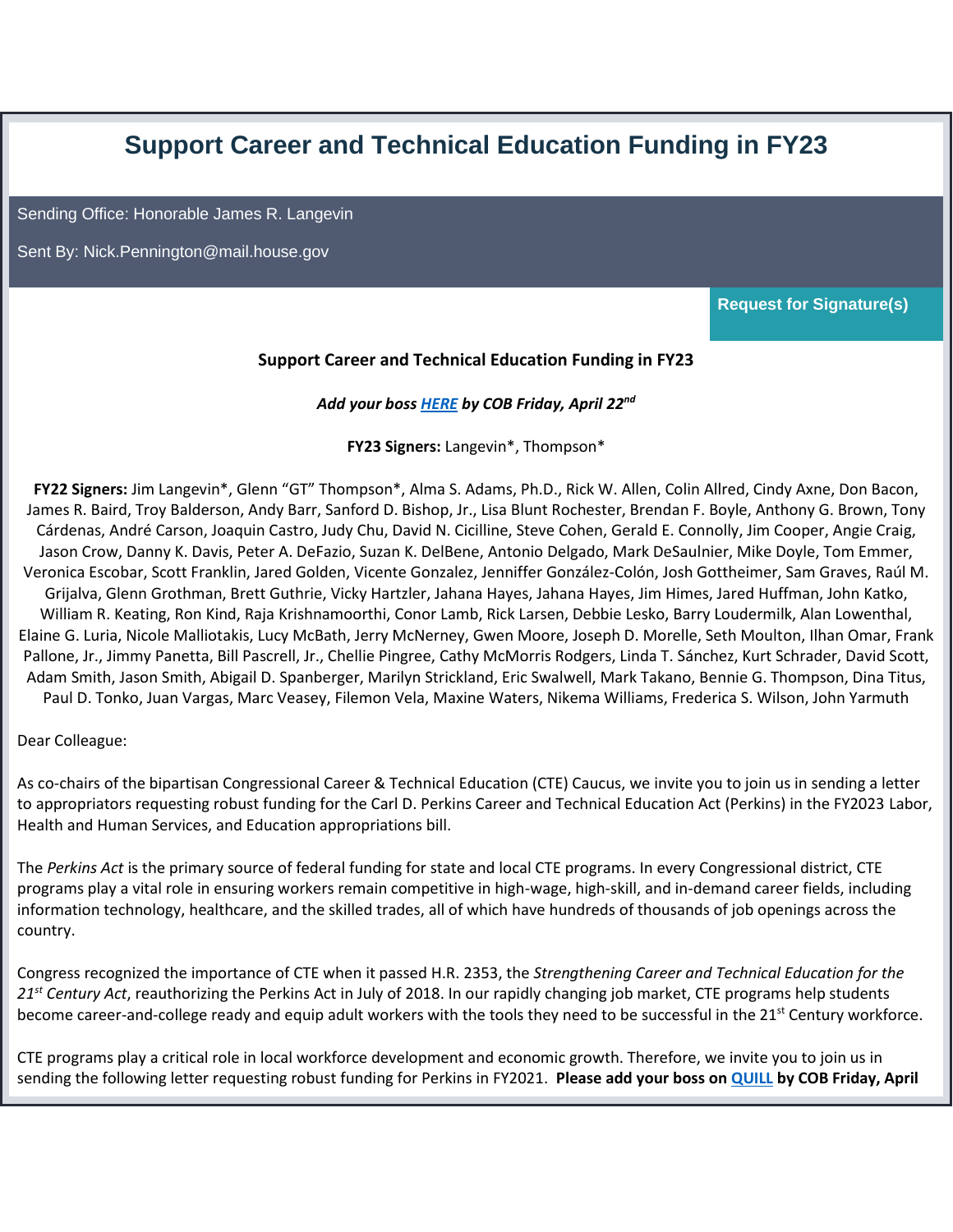**22 nd** to sign on, and feel free to contact Nick Pennington [\(Nick.Pennington@mail.house.gov](mailto:Nick.Pennington@mail.house.gov)) in Rep. Langevin's office or Nick Rockwell [\(Nick.Rockwell@mail.house.gov](mailto:Nick.Rockwell@mail.house.gov)) in Rep. Thompson's office with any questions or to sign on.

Sincerely,

JIM LANGEVIN GLENN 'GT' THOMPSON

Member of Congress Member of Congress

Dear Chairwoman DeLauro and Ranking Member Cole:

We are writing to respectfully request robust funding for the *Carl D. Perkins Career and Technical Education Act* (Perkins) in the Fiscal Year (FY) 2023 Labor, Health and Human Services, and Education Appropriations bill. We urge you to consider the positive impact that Perkins Act funding has on millions of career and technical education (CTE) students across the United States, as well as its value to the business community, which relies on these programs for a skilled workforce.

We are grateful that Perkins state grants were funded at \$1.380 billion in FY22, an increase of \$45 million over the FY21 level. However, adjusted for inflation, FY22 levels remain over \$400 million below where they were fifteen years ago, despite the fact that more than 11 million CTE students rely on this funding at the secondary and postsecondary level.

The House Education and Labor Committee has long recognized the importance of strong dedicated Perkins funding. In the 113th Congress, Perkins was intentionally exempted from efforts to consolidate program funding under the bipartisan *Workforce Innovation and Opportunity Act*. In 2015, CTE programs were explicitly left out of the *Every Student Succeeds Act* in recognition of the importance of direct and targeted investment in CTE. More recently, Congress recognized CTE as an effective workforce development and educational strategy when it passed H.R. 2353, the *Strengthening Career and Technical Education for the 21st Century Act*, reauthorizing the Perkins Act in July 2018 (Public Law No. 115-224).

In the past decades, the American economy has undergone a dramatic series of transformations, most recently due to the COVID-19 pandemic. Employers of all sizes are increasingly seeking individuals with specialized skills and career competencies in order to thrive in a rapidly evolving job market. Moreover, this new American economy is demanding higher levels of foundational skills from its workers, including creativity and innovation, the ability to think critically and solve complex problems, and collaborative work skills. These requirements cut across every occupation and industry sector and are now a prerequisite for worker success.

Put simply, jobs in our economy are changing and our education and training systems must keep pace if America wants to recover from the current economic devastation and remain competitive on the world stage. A commitment to high-quality CTE is key to meeting this challenge and is central to rebuilding the American economy and empowering every American worker.

We are hopeful your Subcommittee will continue this bipartisan commitment to Perkins in FY23. As CTE programs evolve to meet the needs of employers in high-wage, high-skill, or in-demand career fields, such as skilled trades and information technology, which have hundreds of thousands of open positions across the country, we must provide strong federal support for these programs.